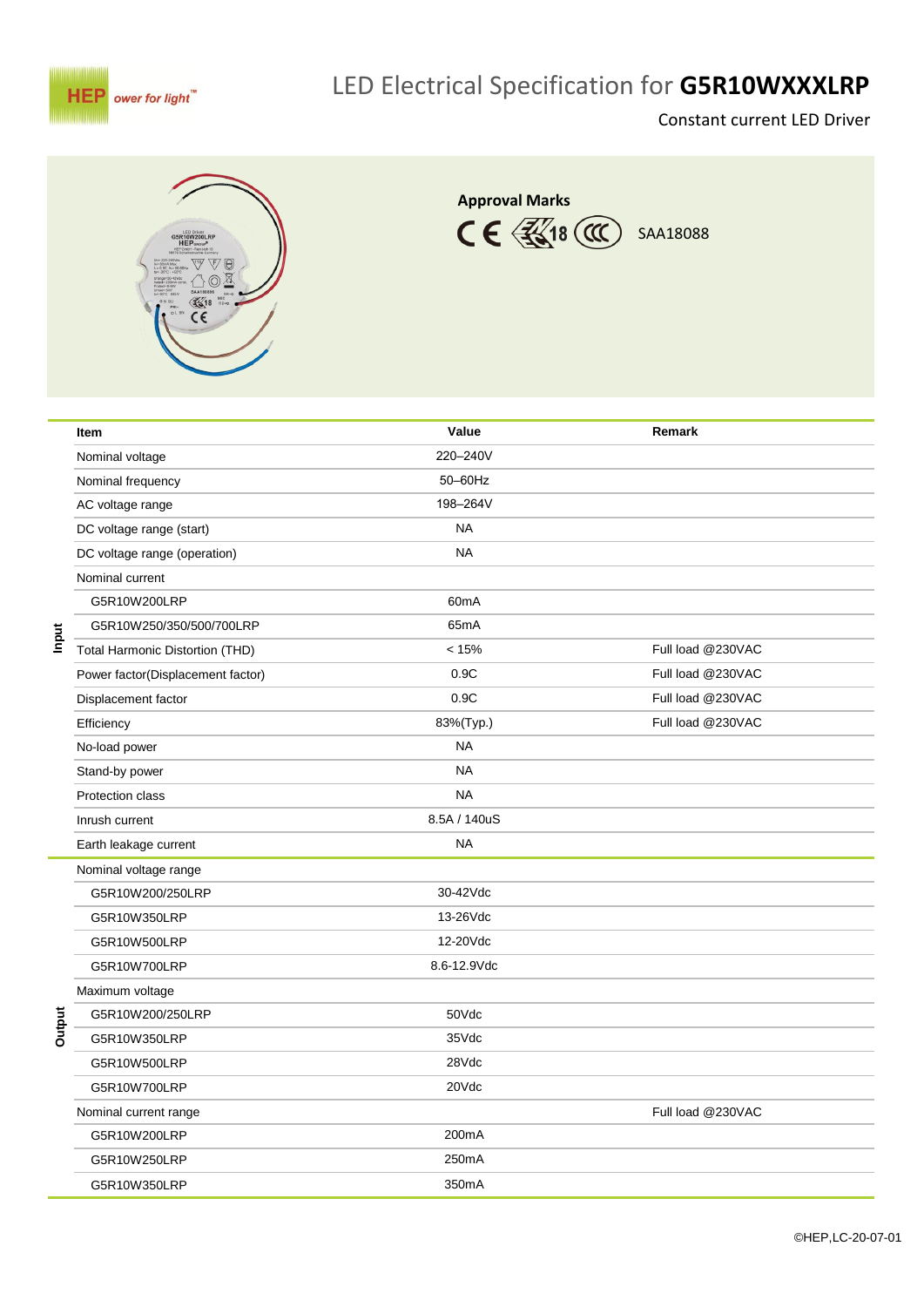|               | Item                                                   | Value                                          | Remark                                                                                                                 |
|---------------|--------------------------------------------------------|------------------------------------------------|------------------------------------------------------------------------------------------------------------------------|
|               | G5R10W500LRP                                           | 500 <sub>m</sub> A                             |                                                                                                                        |
| Output        | G5R10W700LRP                                           | 700mA                                          |                                                                                                                        |
|               | Current accuracy                                       | ± 5%                                           | Full load @230VAC                                                                                                      |
|               | Typical output LF current ripple                       | ±4%                                            | Low Frequency< 120Hz<br>Full load @230VAC                                                                              |
|               | Starting time                                          | < 0.5S                                         | Full load @230VAC                                                                                                      |
|               | Nominal power range                                    |                                                |                                                                                                                        |
|               | G5R10W200LRP                                           | 6-9W                                           |                                                                                                                        |
|               | G5R10W250LRP                                           | 7.5-10W                                        |                                                                                                                        |
|               | G5R10W350LRP                                           | 4.5-10W                                        |                                                                                                                        |
|               | G5R10W500LRP                                           | 6-10W                                          |                                                                                                                        |
|               | G5R10W700LRP                                           | 6-10W                                          |                                                                                                                        |
|               | Maximum power                                          | 10W                                            |                                                                                                                        |
|               | Dimming control                                        | NA                                             |                                                                                                                        |
|               | Dimming technique                                      | <b>NA</b>                                      |                                                                                                                        |
|               | PWM frequency                                          | NA                                             |                                                                                                                        |
| Dimming       | Dimming range                                          | <b>NA</b>                                      |                                                                                                                        |
|               | Lowest dimming current                                 | NA                                             |                                                                                                                        |
|               | Galvanic isolation                                     | <b>NA</b>                                      |                                                                                                                        |
|               | Ambient temperature range ta                           | $-20^{\circ}$ C - $+50^{\circ}$ C              |                                                                                                                        |
|               | Maximum case temperature t <sub>c</sub>                | $90^{\circ}$ C                                 |                                                                                                                        |
|               | Max. case temp. in fault condition                     | $110^{\circ}$ C                                | When operating under fault conditions,<br>the temperature of the enclosure at any<br>location should not exceed 110 °C |
|               | Storage temperature range                              | -40°C - +85°C                                  |                                                                                                                        |
| Environment   | Relative humidity                                      | 10% - 95%                                      |                                                                                                                        |
|               | Surge transient protection                             | 1 kV,2kV                                       | L/N,L-PE/N-PE                                                                                                          |
|               | Environmental rating                                   | Indoor                                         |                                                                                                                        |
|               | IP rating                                              | IP <sub>20</sub>                               |                                                                                                                        |
|               | Mains switching cycles                                 | >100,000                                       |                                                                                                                        |
|               | Output load 4.5-10W                                    | > 50,000 h, tc 90 °C @ ta 50 °C                | 0.2 % / 1,000 h failure rate                                                                                           |
|               | Output load 4.5-10W                                    | > 50,000 h, tc 90 °C @ ta 60 °C                | 0.2 % / 1,000 h failure rate                                                                                           |
|               | Gross weight/box                                       | 10.3 kg                                        |                                                                                                                        |
| Packing       | Net weight/box                                         | 9.4 kg                                         |                                                                                                                        |
|               | Pcs/box                                                | <b>180 PCS</b>                                 |                                                                                                                        |
|               | Dimension/box                                          | 385(L)*310(W)*260(H)mm                         |                                                                                                                        |
|               | Protections                                            |                                                |                                                                                                                        |
|               | Short- & open circuit proof, Auto. Overload protection |                                                |                                                                                                                        |
|               | <b>Conformity &amp; Standards</b>                      |                                                |                                                                                                                        |
|               | Safety standard:                                       | EN 61347-1, EN 61347-2-13, EN 62493            |                                                                                                                        |
| Performance:  |                                                        | EN 62384                                       |                                                                                                                        |
| CCC standard: |                                                        | GB17625.1, GB/T17743, GB19510.1, GB19510.14    |                                                                                                                        |
|               | EMC standard:                                          | EN 55015, EN 61000-3-2, EN 61000-3-3, EN 61547 |                                                                                                                        |
| SAA standard: |                                                        | AS/NZS 61347.1, AS/NZS IEC 61347.2.13          |                                                                                                                        |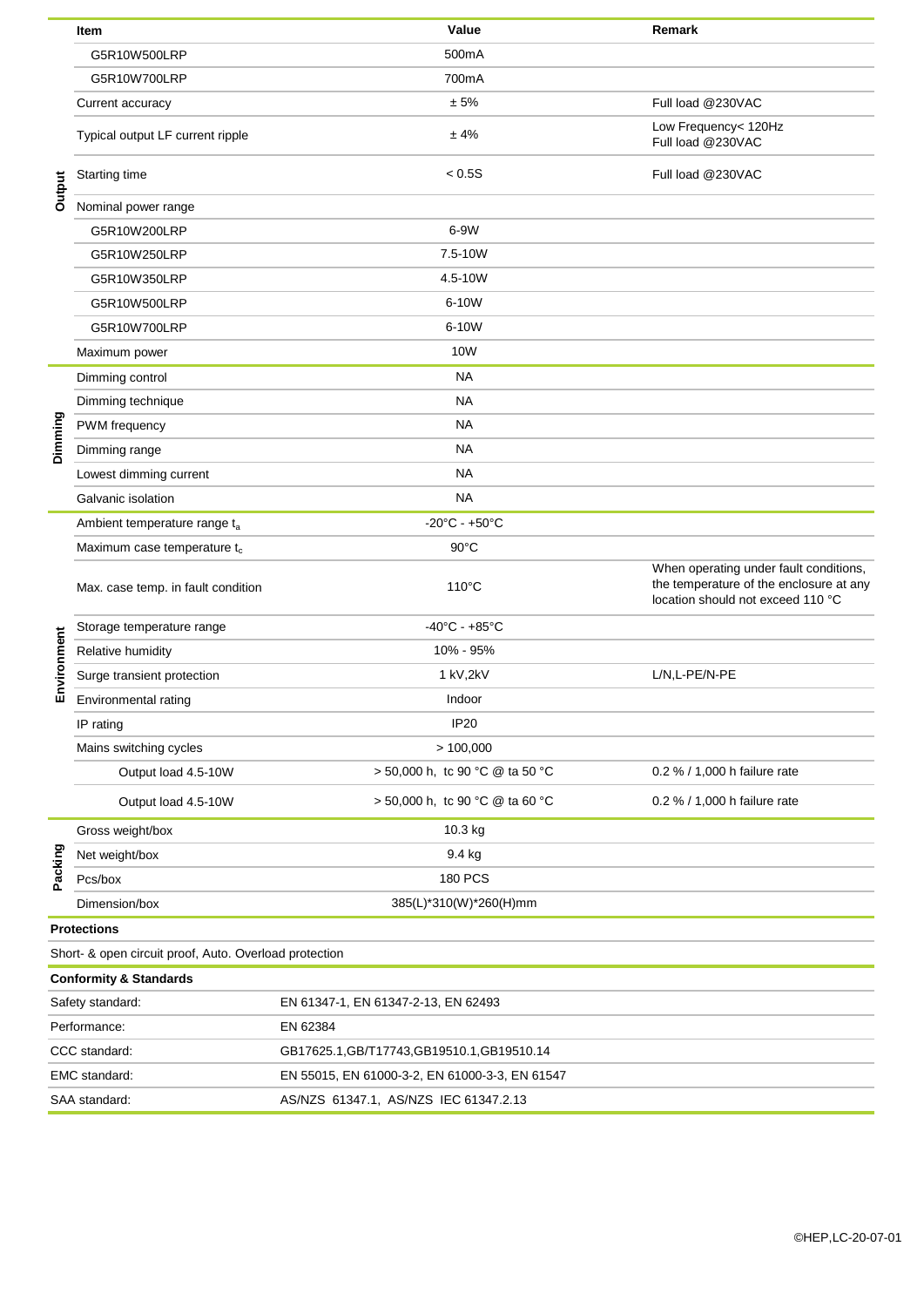| <b>Cable information</b> |              |                |  |  |  |  |
|--------------------------|--------------|----------------|--|--|--|--|
| <b>PRI</b> Connection    | L            | ${\sf N}$      |  |  |  |  |
| Color                    | <b>Brown</b> | Blue           |  |  |  |  |
| Wire type                | 7022         | 7022           |  |  |  |  |
| Wire diameter            | AWG20        | AWG20          |  |  |  |  |
| Wire length              | 143mm        | 143mm          |  |  |  |  |
| Stripping                | 6mm          | 6mm            |  |  |  |  |
| tolerance                | ±5mm         | ±5mm           |  |  |  |  |
|                          |              |                |  |  |  |  |
| <b>SEC</b> Connection    | $+$          | $\blacksquare$ |  |  |  |  |
| Color                    | Red          | <b>Black</b>   |  |  |  |  |
| Wire type                | 1332         | 1332           |  |  |  |  |
| Wire diameter            | AWG22        | AWG22          |  |  |  |  |
| Wire length              | 142mm        | 142mm          |  |  |  |  |
| Stripping                | 6mm          | 6mm            |  |  |  |  |
| tolerance                | ±5mm         | ±5mm           |  |  |  |  |

\*Subject to change without notice, HEP guarantees all products perform functionally well\*

## ▉**Electrical Values**